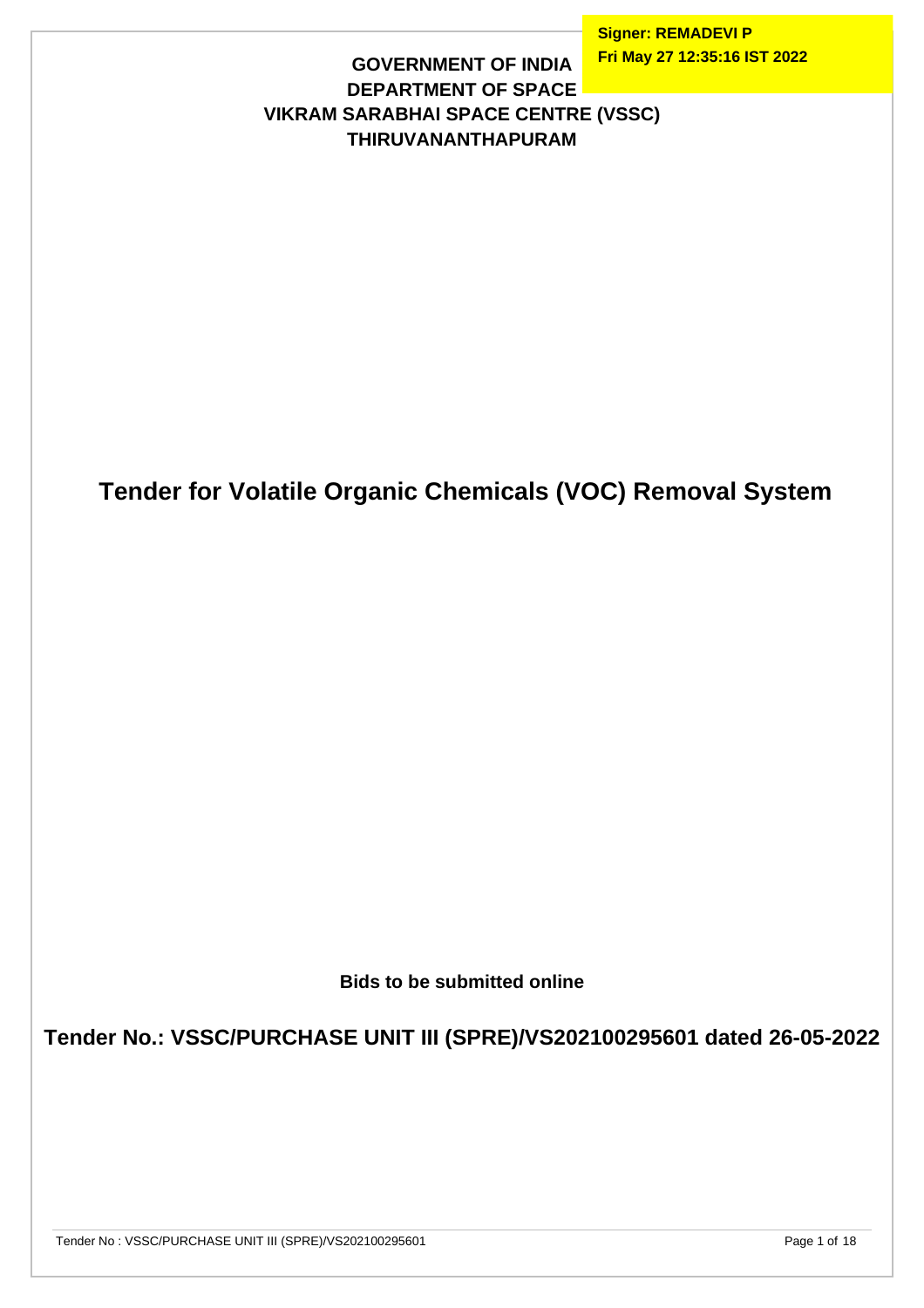# **A. Tender Details** Tender No : **VSSC/PURCHASE UNIT III (SPRE)/VS202100295601** Tender Date : **26-05-2022** Tender Classification: **GOODS** Purchase Entity : **PURCHASE UNIT III (SPRE)** Centre : **VIKRAM SARABHAI SPACE CENTRE (VSSC)**

## **Procurement of Volatile Organic Chemicals (VOC) Removal System**

This is a TWO-PART tender i.e. Techno-Commercial Bid (Part-I) and Price Bid (Part-II) shall be submitted separately. All technical and commercial terms and conditions shall be furnished in the Techno-Commercial Bid while price shall be indicated only in the Price Bid. Only online tenders will be accepted. No manual/Postal/e-mail/Fax offers will be entertained. No manual tender document will be issued.

As per the provisions of Make in India policy, issued by Government of India, preference will be given to Class-I Local suppliers and in their absence, Class-II Local suppliers will be considered. The percentage of local content should be specifically mentioned in your offer, without which it will be summarily rejected. Non- local suppliers will be considered only in the absence of Class-I/II local suppliers and subject to the approval of competent authority.

# **A.1 Tender Schedule**

| Bid Submission Start Date :       | 27-05-2022 13:00       |
|-----------------------------------|------------------------|
| Bid Clarification Due Date :      | 10-06-2022 16:00       |
| <u> Bid Submission Due Date :</u> | 28-06-2022 14:00       |
| Bid Opening Date:                 | 28-06-2022 14:05       |
| Price Bid Opening Date:           | $30 - 06 - 2022$ 10:00 |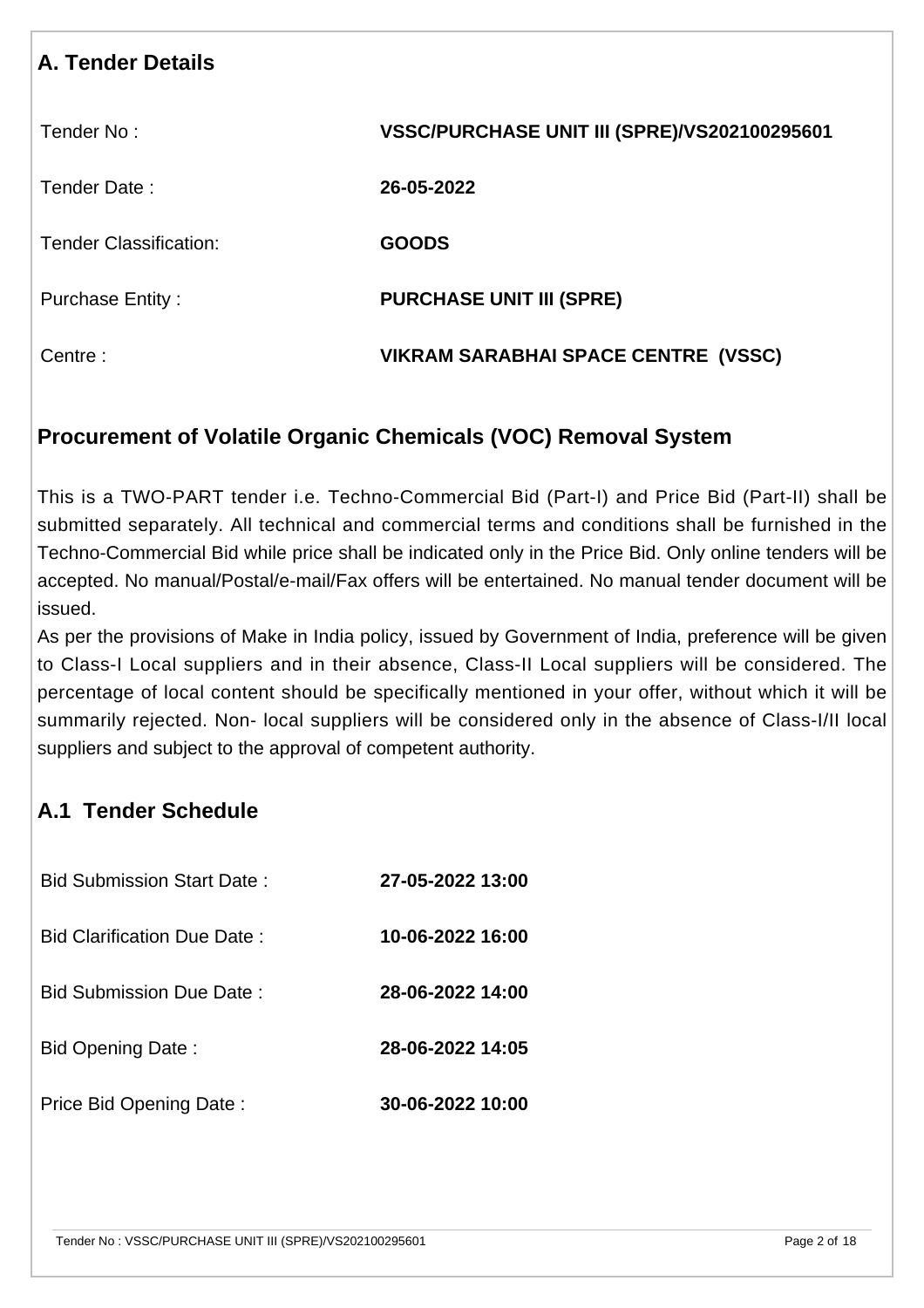## **B. Tender Attachments**

NA

#### **Instructions To Vendors**

#### **1. Instructions to Vendors**

1. Last minute clarification on tenders will not be entertained.

2. This is an E Tender. Hence Postal/Fax/Email tenders will not be accepted.

## **2. PROFORMA FOR INSTRUCTIONS TO TENDERERS AND TERMS & CONDITIONS OF TENDER where the indent value is Rs. 2.00 lakhs & above for indigenous stores items**

1. (a) All available technical literature, catalogues and other data in support of the specifications and details of the items should be furnished along with the offer. <br>

(b) Samples, if called for, should be submitted free of all charges by the tenderer and the Purchaser shall not be responsible for any loss or damage thereof due to any reason whatsoever. In the event of nonacceptance of tender, the tenderer will have to remove the samples at his own expense.

(c) Approximate net and gross weight of the items offered shall be indicated in your offer. If dimensional details are available the same should also be indicated in your offer.

(d) Specifications: Stores offered should strictly confirm to our specifications. Deviations, if any, should be clearly indicated by the tenderer in his quotation. The tenderer should also indicate the Make/Type number of the stores offered and provide catalogues, technical literature and samples, wherever necessary, along with the quotations. Test Certificates, wherever necessary, should be forwarded along with supplies. Wherever options have been called for in our specifications, the tenderer should address all such options. Wherever specifically mentioned by us, the tenderer could suggest changes to specifications with appropriate response for the same.

2. (a) All available technical literature, catalogues and other data in support of the specifications and details of the items should be furnished along with the offer.

(b) Samples, if called for, should be submitted free of all charges by the tenderer and the Purchaser shall not be responsible for any loss or damage thereof due to any reason whatsoever. In the event of nonacceptance of tender, the tenderer will have to remove the samples at his own expense. <br> (c) Approximate net and gross weight of the items offered shall be indicated in your offer. If dimensional details are available the same should also be indicated in your offer. <br>>br>(d) Specifications: Stores offered should strictly confirm to our specifications. Deviations, if any, should be clearly indicated by the tenderer in his quotation. The tenderer should also indicate the Make/Type number of the stores offered and provide catalogues, technical literature and samples, wherever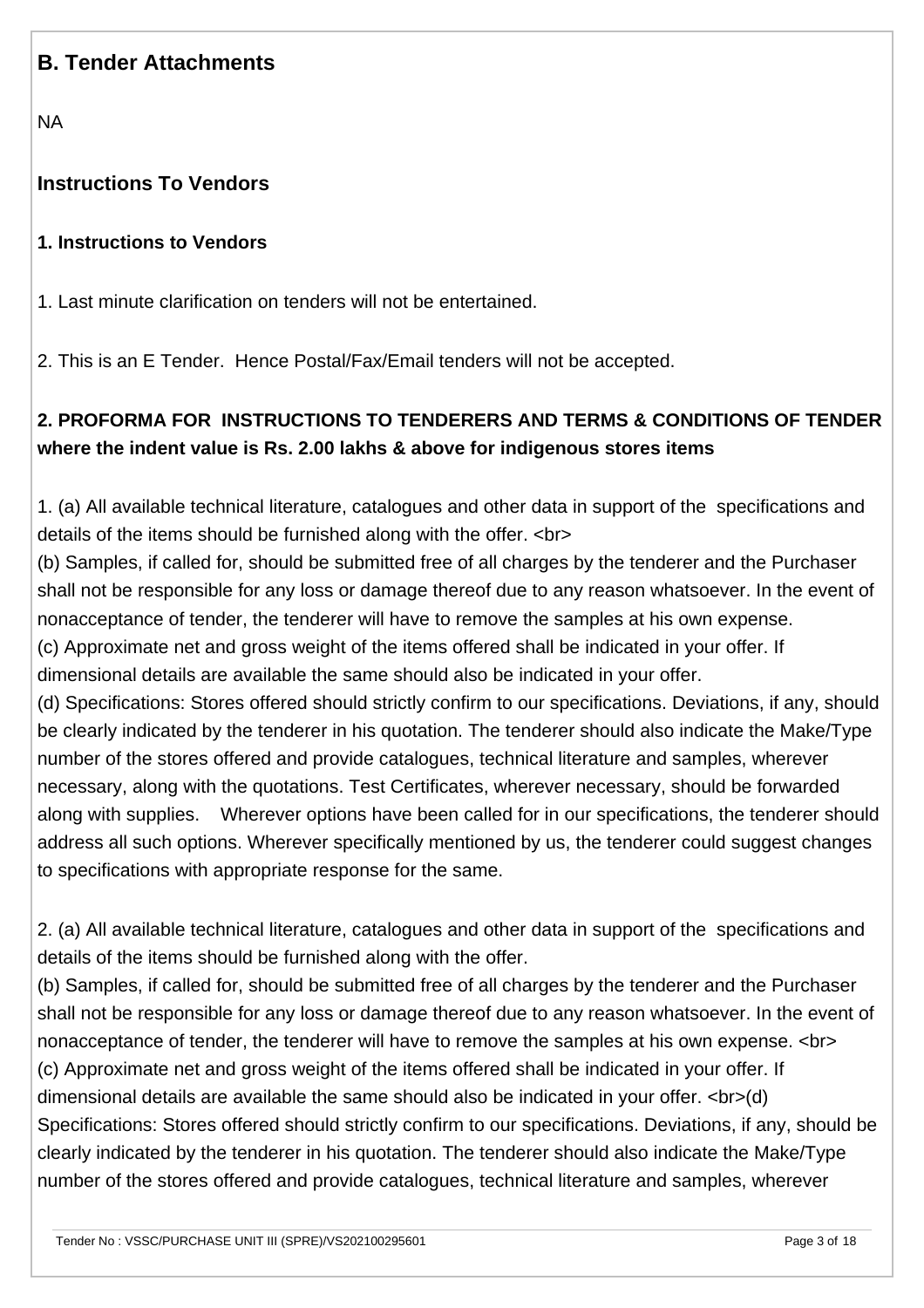necessary, along with the quotations. Test Certificates, wherever necessary, should be forwarded along with supplies. Wherever options have been called for in our specifications, the tenderer should address all such options. Wherever specifically mentioned by us, the tenderer could suggest changes to specifications with appropriate response for the same.

#### 3. ACCEPTANCE OF STORES:

(a) The stores shall be tendered by the Contractor for inspection at such places as may be specified by the purchaser at the Contractor's own risk, expense and cost.

(b) It is expressly agreed that the acceptance of the stores Contracted for, is subject to final approval by the purchaser, whose decision shall be final.

(c) If, in the opinion of the purchaser, all or any of the stores do not meet the performance or quality requirements specified in the Purchase Order, they may be either rejected or accepted at a price to be fixed by the purchaser and his decision as to rejection and the prices to be fixed shall be final and binding on the Contractor.

(d) If the whole or any part of the stores supplied are rejected in accordance with Clause No. (c) above, the purchaser shall be at liberty, with or without notice to the Contractor, to purchase in the open market at the expense of the Contractor stores meeting the necessary performance and quality Contracted for in place of those rejected, provided that either the purchase, or the agreement to purchase, from another supplier is made within six months from the date of rejection of the stores as aforesaid.

4. As a Government of India Department, this office is exempted from payment of Octroi and similar local levies. Tenderers shall ensure that necessary Exemption Certificates are obtained by them from the Purchase Officer concerned to avoid any payment of such levies.

5. a) Your offer should be valid for 90 days from the date of opening of the tender.

b) Prices are required to be quoted according to the units indicated in the annexed tender form. When quotations are given in terms of units other than those specified in the tender form, relationship between the two sets of units must be furnished.

6. DESPATCH: The Contractor is responsible for obtaining a clear receipt from the Transport Authorities specifying the goods despatched. The consignment should be despatched with clear Railway Receipt/Lorry Receipt. If sent in any other mode, it shall be at the risk of the Contractor. Purchaser will take no responsibility for short deliveries or wrong supply of goods when the same are booked on 'said to contain' basis. Purchaser shall pay for only such stores as are actually received by them in accordance with the Contract.

7. d) The term 'Purchase Order' shall mean the communication signed on behalf of the Purchaser by an Officer duly authorised intimating the acceptance on behalf of the Purchaser on the terms and conditions mentioned or referred to in the said communication accepting the tender or offer of the Contractor for supply of stores or plant, machinery or equipment or part thereof.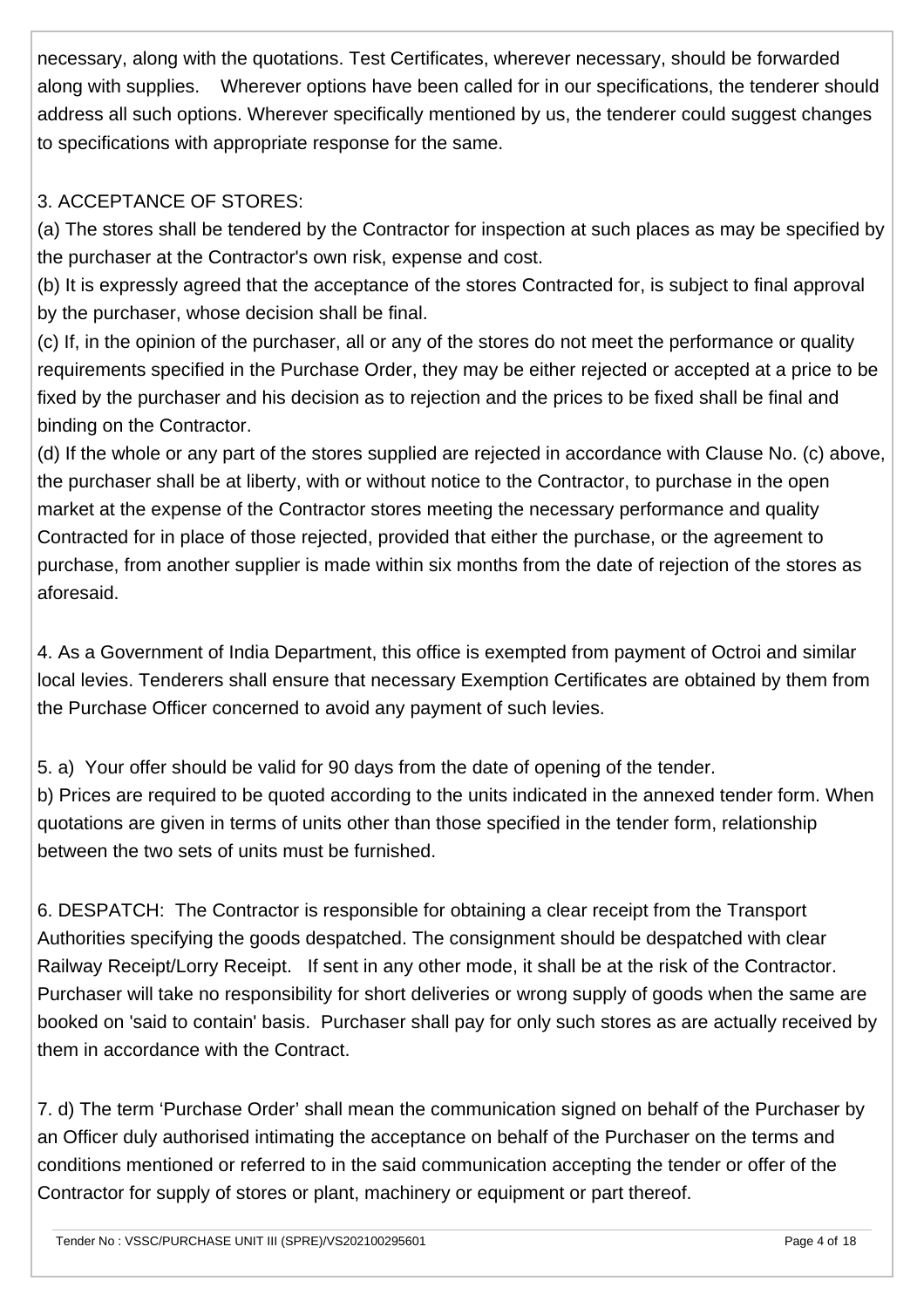8. GUARANTEE & REPLACEMENT:

(a) The Contractor shall guarantee that the stores supplied shall comply fully with the specifications laid down, for material, workmanship and performance.

(b) For a period of twelve months after the acceptance of the stores, if any defects are discovered therein or any defects therein found to have developed under proper use, arising from faulty stores design or workmanship, the Contractor shall remedy such defects at his own cost provided he is called upon to do so within a period of 14 months from the date of acceptance thereof by the purchaser who shall state in writing in what respect the stores or any part thereof are faulty.

(c) If, in the opinion of the purchaser, it becomes necessary to replace or renew any defective stores such replacement or renewal shall be made by the Contractor free of all costs to the purchaser,

provided the notice informing the Contractor of the defect is given by the purchaser in this regard within the said period of 14 months from the date of acceptance thereof.

(d) Should the Contractor fail to rectify the defects, the purchaser shall have the right to reject or repair or replace at the cost of the Contractor the whole or any portion of the defective stores.

(e) The decision of the Purchaser notwithstanding any prior approval or acceptance or inspection thereof on behalf of the Purchaser, as to whether or not the Stores supplied by the Contractor are defective or any defect has developed within the said period of 12 months or any other period or as to whether the nature of defects requires renewal or replacement, shall be final, conclusive and binding on the Contractor.

(f) To fulfill guarantee conditions outilined in (a) to (e) above, the Contractor shall, at the option of the Purchaser, furnish a Bank Guarantee (as prescribed by the Purchaser)

9. PACKING FORWARDING & INSURANCE: The Contractor will be held responsible for the stores being sufficiently and properly packed for transport by rail, road, sea or air to withstand transit hazards and ensure safe arrival at the destination. The packing and marking of packages shall be done by and at the expense of the Contractor. The purchaser will not pay separately for transit insurance, all risks in transit being exclusively of the Contractor and the Purchaser shall pay only for such stores as are actually received in good condition in accordance with the Contract.

10. Preference will be given to those tenders offering supplies from ready stocks and on the basis of FOR destination/delivery at site.

11. PRICES: Tender offering firm prices will be preferred. Where a price variation clause is insisted upon by a tenderer, quotation with a reasonable ceiling should be submitted. Such offers should invariably be supported by the base price taken into account at the time of tendering and also the formula for any such variation/s.

## 12. REJECTED STORES:

Rejected stores will remain at destination at the Contractor's risk and responsibility. If instructions for their disposal are not received from the Contractor within a period of 14 days from the date of receipt of the advice of rejection, the purchaser or his representative has, at his discretion, the right to scrap or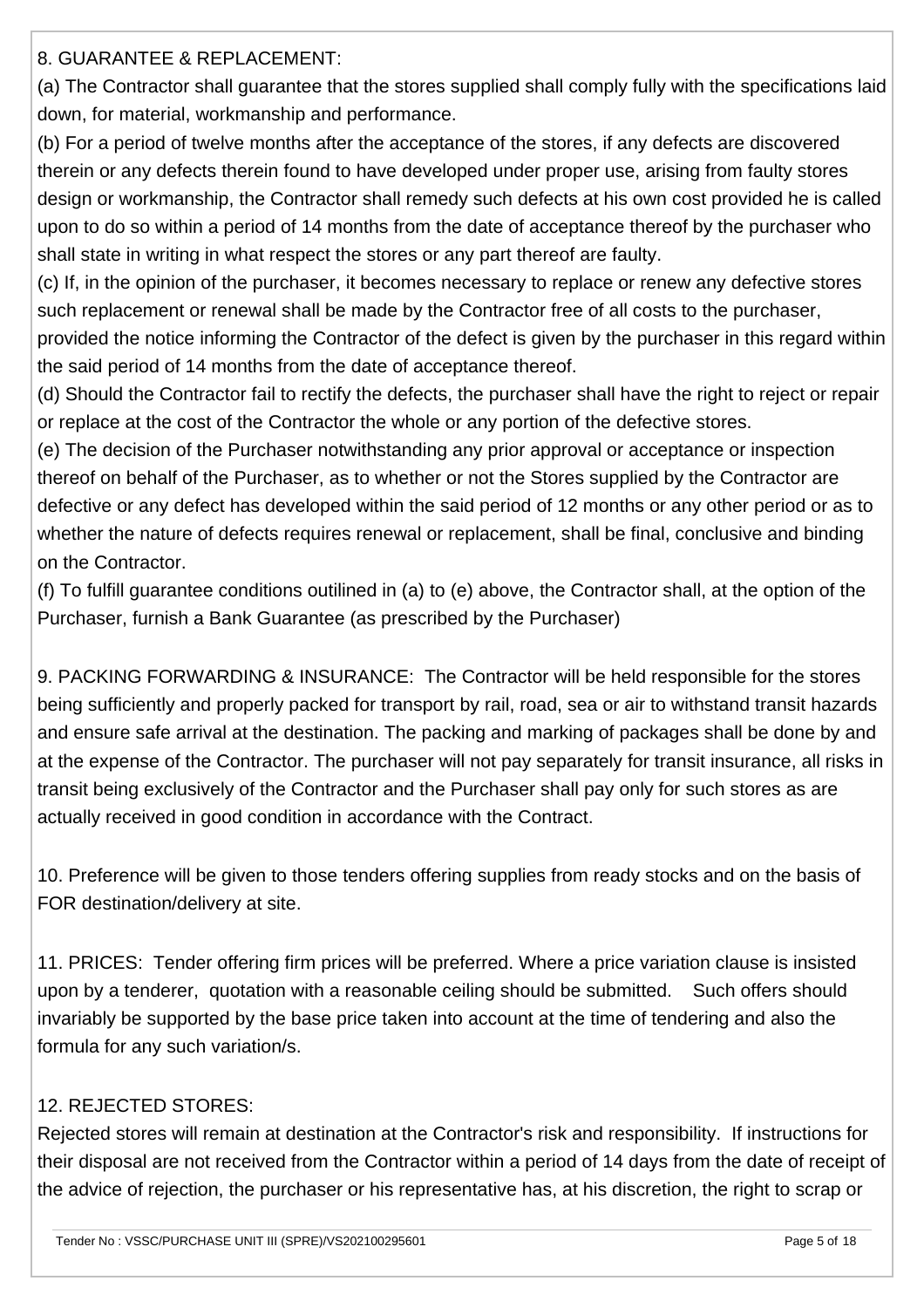sell or consign the rejected stores to Contractor's address at the Contractor's entire risk and expense, freight being payable by the Contractor at actuals.

13. Sales Tax and/or other duties/levies legally leviable and intended to be claimed should be mentioned in the price bid template. If nothing is mentioned, then it will be presumed that the rate quoted is inclusive of all taxes/duties.

14. SECURITY DEPOSIT: Wherever, the Purchase Order value is Rs. 5.00 Lakhs or more, on acceptance of the tender, the Contractor shall, at the option of the Purchaser and within the period specified by him, deposit with him, in cash or in any other form as the Purchaser may determine, security deposit not exceeding ten percent of the value of the Contract as the Purchaser shall specify. If the Contractor is called upon by the Purchaser to deposit, 'Security' and the Contractor fails to provide the security within the period specified, such failure shall constitute a breach of the Contract, and the Purchaser shall be entitled to make other arrangements for the re-purchase of the stores Contracted at the risk of the Contractor in terms of Sub-Clause (ii) and (iii) of clause regarding Delivery. (b) hereof and/or to recover from the Contractor, damages arising from such cancellation.

15. TERMS & CONDITIONS OF TENDER

16. TEST CERTIFICATE: Wherever required, test certificates should be sent along with the despatch documents.

17. The authority of the person signing the tender, if called for, should be produced.

18. The Purchaser reserves the right to place order on the successful tenderer for additional quantity up to 25% of the quantity offered by them at the rates quoted.

19. The purchaser shall be under no obligation to accept the lowest or any tender and reserves the right of acceptance of the whole or any part of the tender or portions of the quantity offered and the tenderers shall supply the same at the rates quoted.

20. The tenderer should supply along with his tender, the name of his bankers as well as the latest Income-Tax clearance certificate duly countersigned by the Income-Tax Officer of the Circle concerned under the seal of his office, if required by the Purchaser.

21. The term Contractor shall mean, the person, firm or company with whom or with which the order for the supply of Stores is placed and shall be deemed to include the Contractor's successors, representative, heirs, executors and administrators unless excluded by the Contract.

22. The term Purchaser shall mean the President of India or his successors or assigns.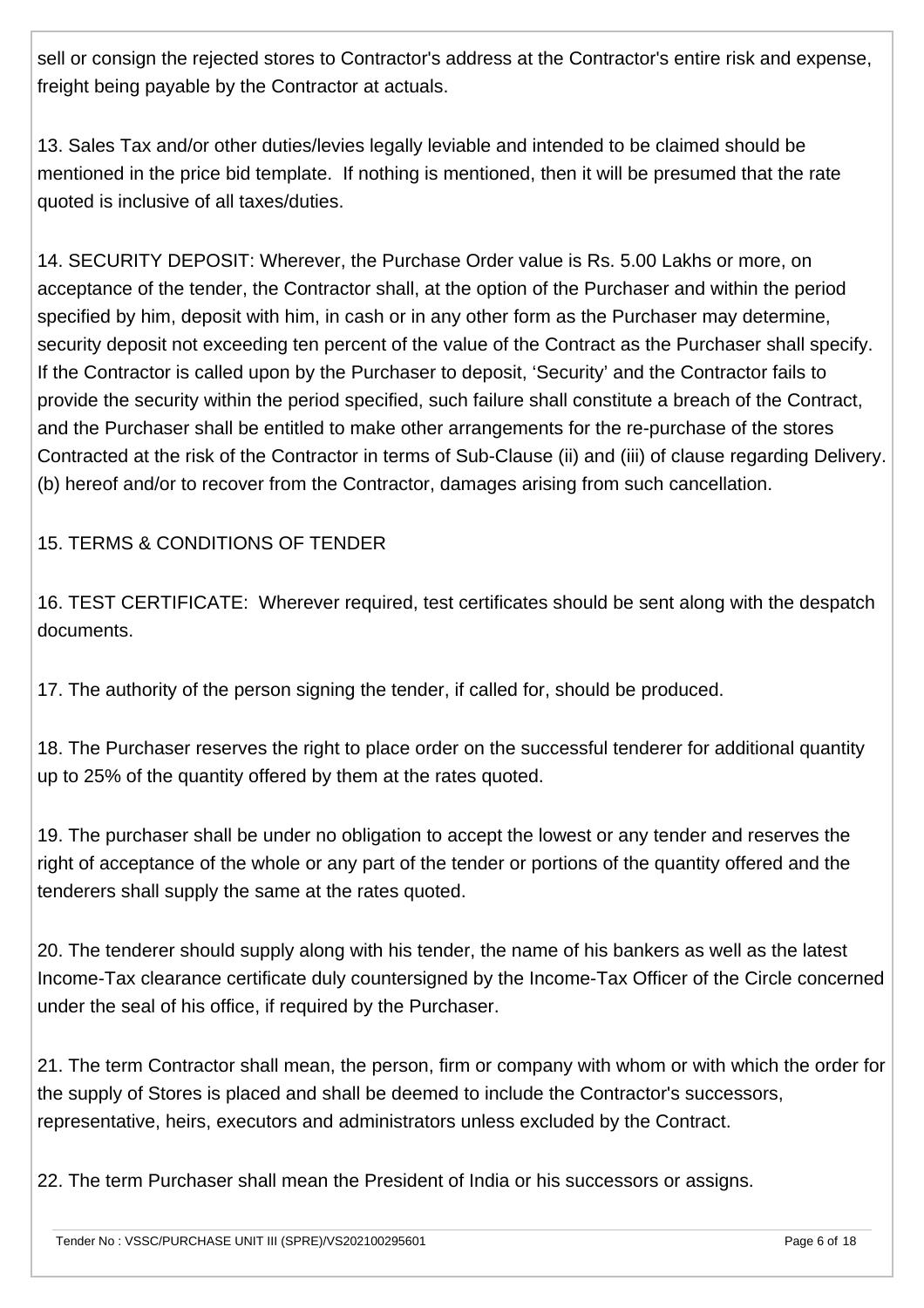23. The term 'Stores' shall mean what the Contractor agrees to supply under the Contract as specified in the Purchase Order including erection of plants & machinery and subsequent testing, should such a condition is included in the Purchase Order.

## **3. Specific Terms and Conditions to Tender (detailed)**

1. As per Notification No. 5/2018-CUSTOMS DTD. 25/01/2018, we are eligible for concessional payment of customs duty and IGST. Hence CD & IGST element shall be specified separately in the quotation. Necessary exemption certificate shall be issued upon request.

2. If any bidder submits forged / false document along with the tender, offer of such vendors will be summarily rejected and such bidders will be blacklisted for all future tenders.

3. In case if any Bidder is submitting their Offer on HIGH SEA SALES BASIS: then the Indian Trader shall submit the following documents mandatorily along with their offer.

a.The Import Export Code of the Indian Trader

b.Bank Authorization Code of the Indian Trader

c.GSTIN of the Indian Trader

4. In case of Foreign/Import Tenders:

a.The bidder shall clearly mention the full ordering address in capital letters.

b.The bidder shall clearly mention their bankers address including their SWIFT code compulsorily. c.Any change of address shall be compulsorily supported by Documentary proof issued either by Governmental agencies or by Chamber of Commerce.

d.Foreign Principals Proforma Invoice/quote indicating the Agency Commission payable to the Indian Agent and the nature of after sales service to be rendered by the Indian Agent.

e.Copy of the Agency Agreement between the Foreign Principal and the Indian Agent, and the precise relationship between them their mutual interest in the business.

f.Registration and Item empanelment of the Indian Agent.

5. In order to avail of the benefits extended to by Govt. of India to the Micro and Small Sectors, please submit attested copy of the valid Entrepreneur Memorandum Part-II signed by the General Manager, District Industries Centre / Udyog Adhar / NSIC Registration Certification along with your offer.

6. Likewise, while executing the Purchase Order/Contract; the Indian Trader shall mandatorily submit the following:

a.High Sea Sale Agreement.

b.Invoice pertaining to the Indian Trader in INR and the invoice of the foreign vendor in foreign currency.

7. Liquidated Damages: The delivery period quoted should be realistic. The delivery period so quoted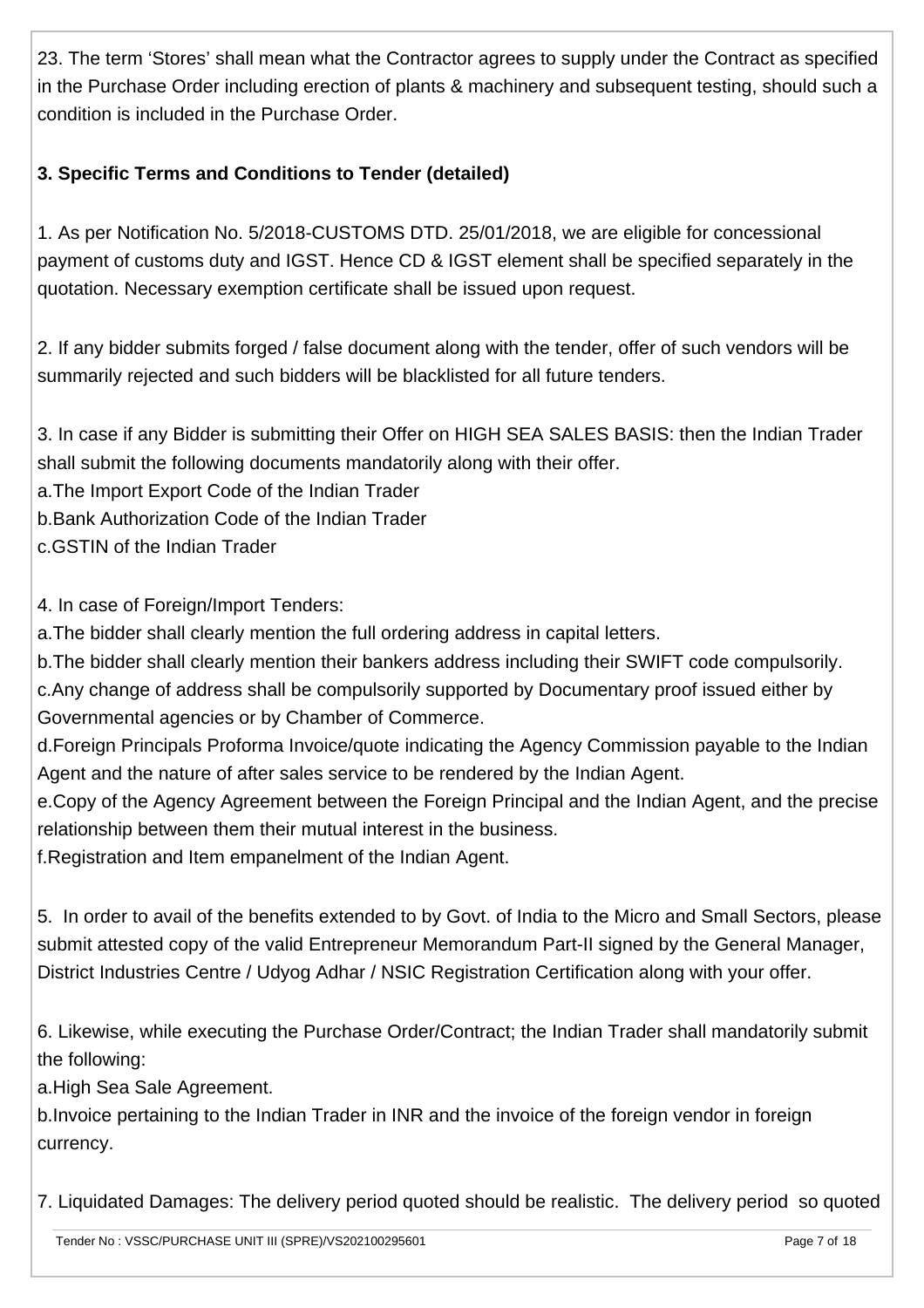and mentioned in the order is the essence of the order/contract. In case of delay in delivery of material as per the delivery schedule, Liquidated Damage @ 0.5% per week or part thereof on the undelivered portion subject to a maximum of 10% of the contract value shall be levied. Wherever, installation and commissioning is also involved, the supply will be deemed to have been completed only when the entire Stores is supplied, installed and accepted.

8. Note: SD, LD and PBG clauses are mandatory and offers of the vendors who have not agreed for the above conditions will be excluded from the procurement process. Micro and Small Vendors are not exempted from the submission of Security Deposit. Only Govt Departments/PSUs/PSEs can submit Indemnity Bond instead of Bank Gurantee towards SD/PBG.

9. Our standard delivery term is FOR, VSSC. In case any vendor offers delivery term of Ex-works, Packing and Forwarding charges if any should be indicated separately either as a percentage of the quoted rate or as a Lumpsum amount.

10. Our standard payment term is 100% within 30 days for indigenous orders and Sight Draft for foreign orders.

11. Performance Bank Guarantee: Wherever products offered carry warranty, the warranty should be for one year or as per manufacturers standard warranty term. Against such cases, please confirm submission of Performance Bank Guarantee. The Performance Bank Guarantee should be for 3% of the order value covering the warranty period obtained from any Scheduled Bank on Rs.200/- Non Judicial Stamp Paper and should be valid beyond 2 months from the completion of the warranty period. Alternately vendors can request for withholding 3% payment till completion of the warranty period.

## 12. Please quote applicable GST separately.

(a)We are eligible for partial exemption of IGST vide Notification No: 47/2017-Integrated Tax (Rate) dtd 14/11/2017 and 45/2017-Central Tax (Rate) dtd 14/11/2017 issued by Dept. of Revenue, Ministry of Finance. Necessary Exemption Certificates will be issued on demand.

(b)We are eligible for partial exemption of CGST and SGST vide Notification No: 45/2017 dtd 14/11/2017 and No: 169/2017/TAXES dtd 15/11/2017 respectively. Necessary Exemption Certificates will be issued on demand.

13. Please upload the Technical Details / Catalogue / Data Sheets (whereever applicable)

14. Security Deposit: Wherever the offer value is Rs. 5.00 Lakhs or above, the successful tenderer should submit Security Deposit @ 3% of the order value by way of Bank Guarantee / FD Receipt. The Bank Guarantee shall be obtained from any Scheduled Bank on Rs.200/- Non Judicial Stamp Paper and should be valid beyond 2 months from the completion of all contractual obligations. If the Contractor is called upon by the Purchaser to deposit, Security and the Contractor fails to provide the security within the period specified, such failure shall constitute a breach of the Contract, and the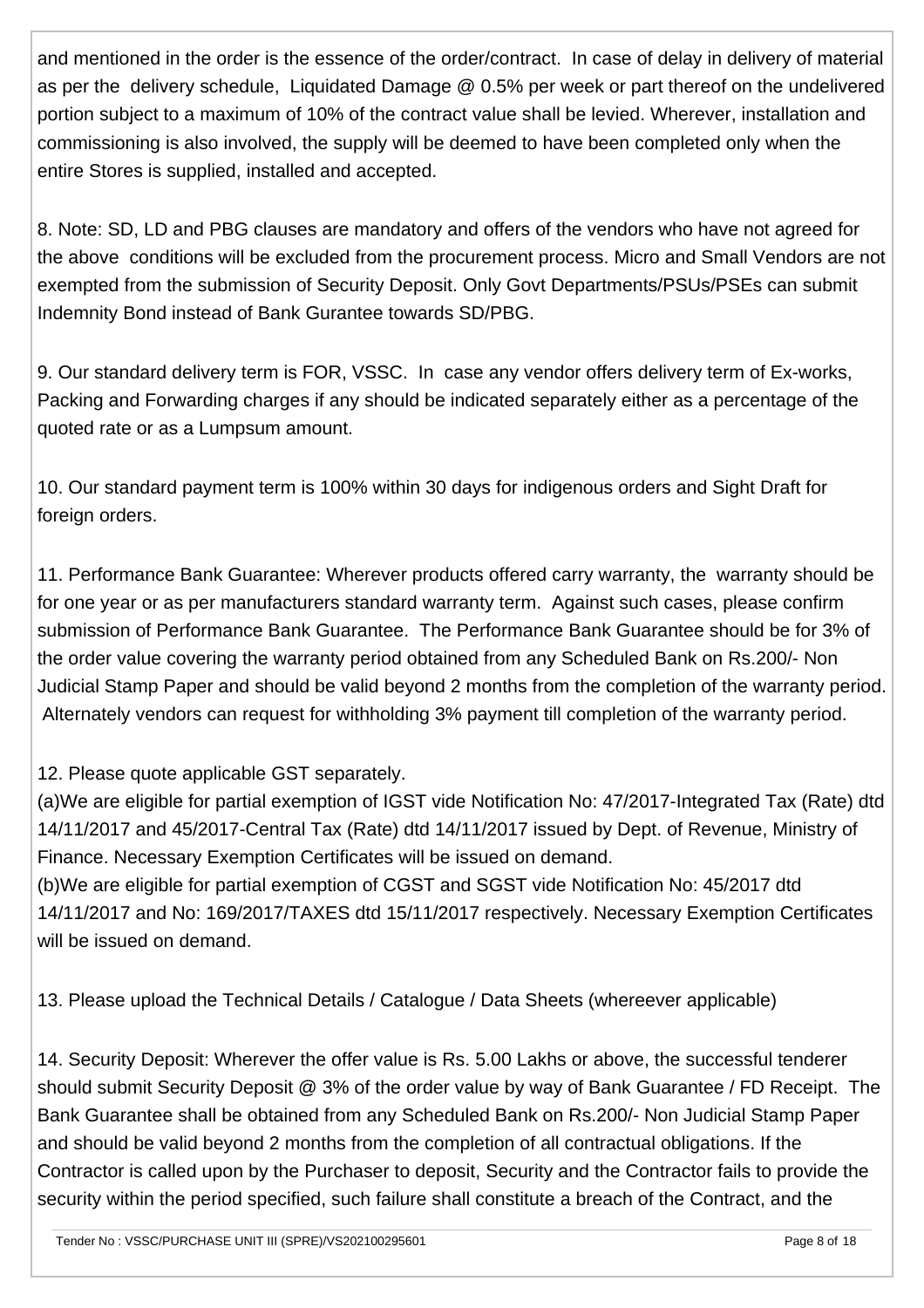Purchaser shall be entitled to make other arrangements for the re-purchase of the stores Contracted at the risk of the Contractor. In case if Security Deposit is submitted and the contractor fails to execute the order, then the security deposit will be forfeited.

15. The offer should be valid for a period of minimum 90 days from the date of opening of Tender.

16. The other attached forms are our standard terms and conditions, which are to be complied with. If any conflict arise between the specific terms and standard terms, then in those cases, the specific terms will prevail over the standard terms.

17. Where agents participate in a tender;

(a) Either the Indian agent on behalf of the Principal/OEM or Principal/OEM itself can bid but both cannot bid simultaneously for the same item/product in the same tender.

(b) If an agent submits bid on behalf of the Principal/OEM, the same agent shall not submit a bid on behalf of another Principal/OEM in the same tender for the same item/product.

18. Wherever samples are required to be submitted along with the quotation, offer without sample will not be considered.

## **4. PPP Make in India(Divisible Items-Class I & II Local Suppliers)**

1. A committee (with an external expert from a practicing cost accountant or practicing chartered accountant, if required) constituted for independent verification shall verify the self-declarations & auditor's / accountant's certificates on random basis, as per the requirements.

2. a) The subject item falls under divisible category. b) The offers are sought from Class I & II Local Suppliers.

3. Definitions: A supplier or service provider, whose goods, services or works offered for procurement, has local content: a)Equal to or more than 50% : Class-l local supplier. b)Minimum 20% but less than 50% : Class-II local supplier. c) Less than 20% : Non-local supplier.

4. False declarations will be in breach of code of the integrity for which a bidder or its successor's will not be eligible/debarred for purchase preference from further tenders / pending tenders for two years along with other actions as may be applicable.

5. In case of a complaint received from any local supplier indicating a need for review / verification of Local content of successful vendor / awarded vendor, for accepting a complaint from such complainant (w.r.t the false declaration given by the successful vendor on the local content), a complaint fee of Rs.2Lakhs or 1% of the locally manufactured items being procured (subject to a maximum Rs. 5Lakhs), whichever was higher, to be paid by demand draft by the complainant. In case, the complaint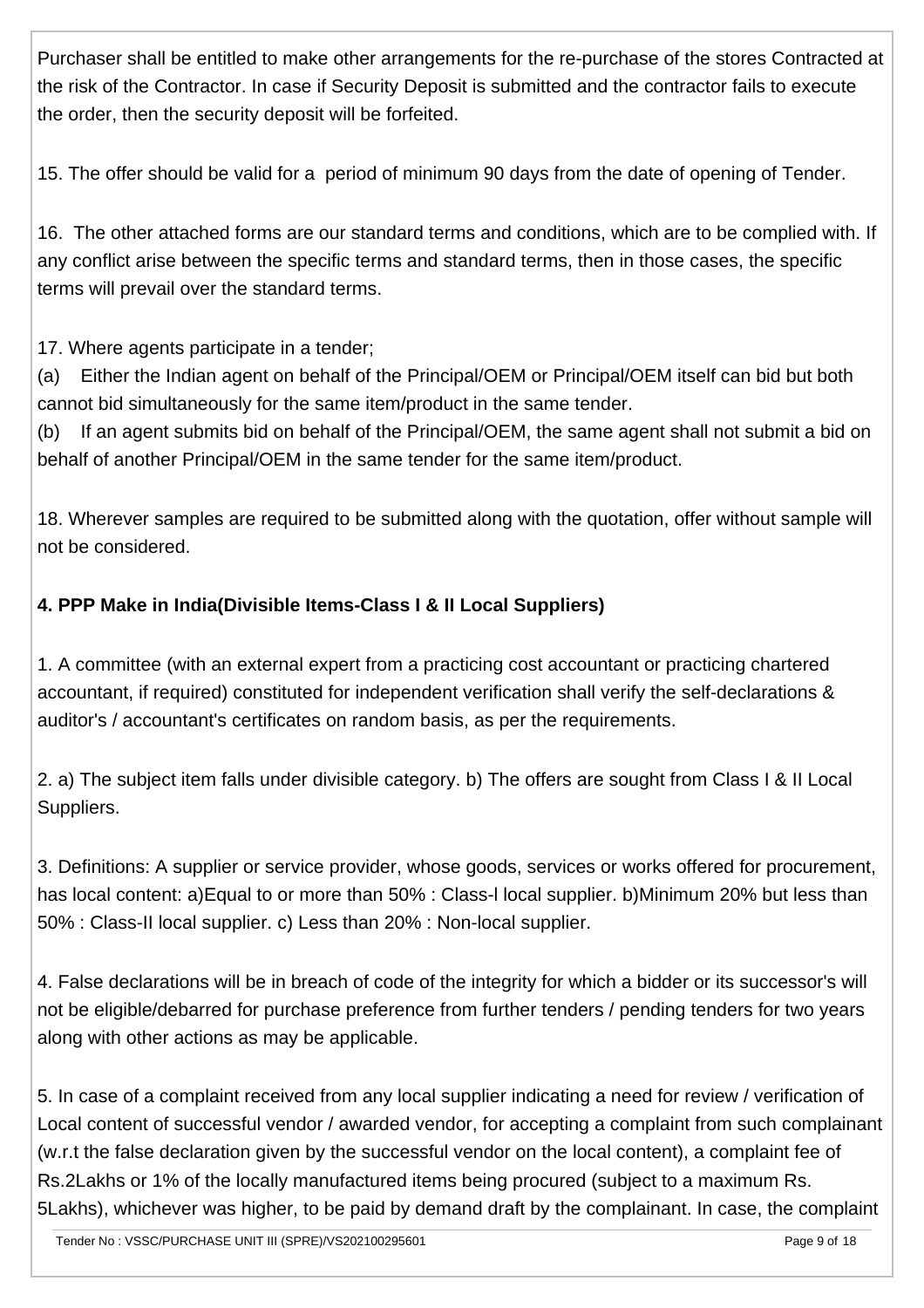is found to be incorrect, the complaint fee shall be forfeited. In case, the complaint is upheld and found to be substantially correct, deposited fee of the complainant would be refunded without any interest.

6. In cases the quoted price is in excess of Rs.1000 Lakhs (including duties, taxes and freight & Insurance) the 'Class-I & II local supplier shall provide a certificate from the statutory auditor or cost auditor of the company (in the case of companies) or from a practicing cost accountant or practicing chartered accountant (in case of suppliers other than companies) giving the percentage of local content.

7. In line with Public Procurement (Preference to Make in India), Order 2017 & its amendments issued by Govt. of India from time to time with a view to support the Indian industries, ISRO has implemented "Purchase Preference Policy". The "Purchase Preference" is applicable for the "Class-I Local Supplier" for the goods/ services/ works covered in this tender, subject to the following terms & conditions:-

8. 'L1' means the lowest technically accepted tender / bid / quotation (i.e. lowest landed cost including duties, taxes and freight & Insurance).

9. 'Local content' means the amount of value added in India (i.e. indigenous items/services added in the offered products/ services/ works) be the total value of the item offered (excluding net domestic indirect taxes) minus the value of imported content in the item (including all customs duties/IGST) as a proportion of the total value (excluding net domestic indirect taxes), in percent.

10. 'Margin of purchase preference' means the maximum extent to which the price quoted by the "Class-I local supplier" above the L1 (landed cost).

11. Purchase Preference Policy:- Goods/Works which are divisible in nature (required quantity is greater than 1 or not a package basis):

i.If L1 is 'Class-1 local supplier', the order/contract for full quantity shall be awarded to L1 bidder. ii.If L1 bid is not from a 'Class-I local supplier', 50% of the order quantity shall be awarded to L1. Thereafter, the lowest bidder among the 'Class-I local supplier' will be invited to match the L1 price for the remaining 50% quantity subject to the Class-I local supplier's quoted price falling within the margin of purchase preference (i.e. 20%) and contract for that quantity shall be awarded to such Class-I local supplier subject to matching the L1 price (inclusive of duties, taxes and freight & insurance). iii.In case such lowest eligible 'Class-I local supplier' fails to match the L1 price or accepts less than the offered quantity, the next higher 'Class-I local supplier' within the margin of purchase 'preference shall be invited to match the L1 price for remaining quantity and so on, and contract shall be awarded accordingly. In cases where none of the 'Class-I local supplier' within the margin of purchase agree to match L1 price, in such cases 100% quantity shall be ordered on original L1 bidder. iv.In case no offers are received from 'Class-I local supplier' or none of the 'Class-I local supplier' falls within the margin of purchase preference of 20%, the order shall be processed on L1 vendor.

v.In case L1 bidder (not a 'Class-I local supplier') is not accepting splitting of order on 50:50 basis, in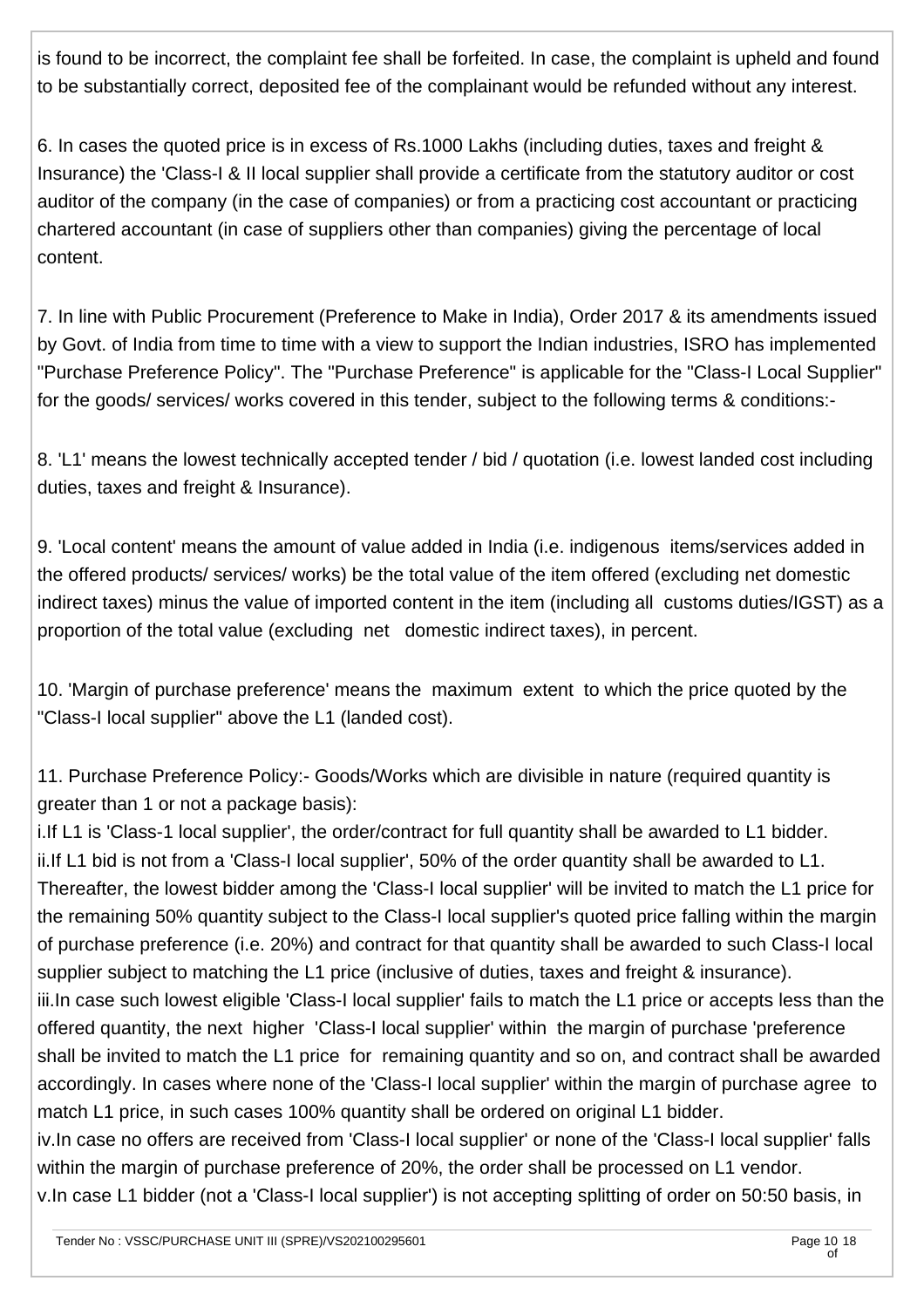that case the order/contract shall be awarded to such 'Class-I local supplier' for full quantity subject to matching the L1 price.

vi.Regarding MSEs (Indian vendors):

a) The following additional aspect as indicated below would be applicable for procurement which are falls under divisible category (i.e., not applicable for indivisible category), in case of participation of MSEs in the tendering who are also complying to the Minimum Local Content (MLC) stipulated in the tender.

b) If any Indian vendor satisfies the requirement of MSEs stipulation and also falls within the purchase preference margin as called for in MSME policy (in case of matching L1 price) will be considered for ordering 25% of tendered quantity, the balance quantity / works will be considered for distribution amongst all bidders (including MSEs) as per the purchase preference policy.

c) In case no MSEs qualifies for purchase preference or do not match with L1 price then the total tendered quantity will be distributed amongst all bidders as per the purchase preference policy.

12. Purchase Preference Policy:- Goods/Works which are divisible in nature (required quantity is greater than 1 or not a package basis):

i.If L1 is 'Class-1 local supplier', the order/contract for full quantity shall be awarded to L1 bidder. ii.If L1 bid is not from a 'Class-I local supplier', 50% of the order quantity shall be awarded to L1. Thereafter, the lowest bidder among the 'Class-I local supplier' will be invited to match the L1 price for the remaining 50% quantity subject to the Class-I local supplier's quoted price falling within the margin of purchase preference (i.e. 20%) and contract for that quantity shall be awarded to such Class-I local supplier subject to matching the L1 price (inclusive of duties, taxes and freight & insurance).

iii.In case such lowest eligible 'Class-I local supplier' fails to match the L1 price or accepts less than the offered quantity, the next higher 'Class-I local supplier' within the margin of purchase 'preference shall be invited to match the L1 price for remaining quantity and so on, and contract shall be awarded accordingly. In cases where none of the 'Class-I local supplier' within the margin of purchase agree to match L1 price, in such cases 100% quantity shall be ordered on original L1 bidder.

iv.In case no offers are received from 'Class-I local supplier' or none of the 'Class-I local supplier' falls within the margin of purchase preference of 20%, the order shall be processed on L1 vendor.

v.In case L1 bidder (not a 'Class-I local supplier') is not accepting splitting of order on 50:50 basis, in that case the order/contract shall be awarded to such 'Class-I local supplier' for full quantity subject to matching the L1 price.

vi.Regarding MSEs (Indian vendors):

a) The following additional aspect as indicated below would be applicable for procurement which are falls under divisible category (i.e., not applicable for indivisible category), in case of participation of MSEs in the tendering who are also complying to the Minimum Local Content (MLC) stipulated in the tender.

b) If any Indian vendor satisfies the requirement of MSEs stipulation and also falls within the purchase preference margin as called for in MSME policy (in case of matching L1 price) will be considered for ordering 25% of tendered quantity, the balance quantity / works will be considered for distribution amongst all bidders (including MSEs) as per the purchase preference policy.

c) In case no MSEs qualifies for purchase preference or do not match with L1 price then the total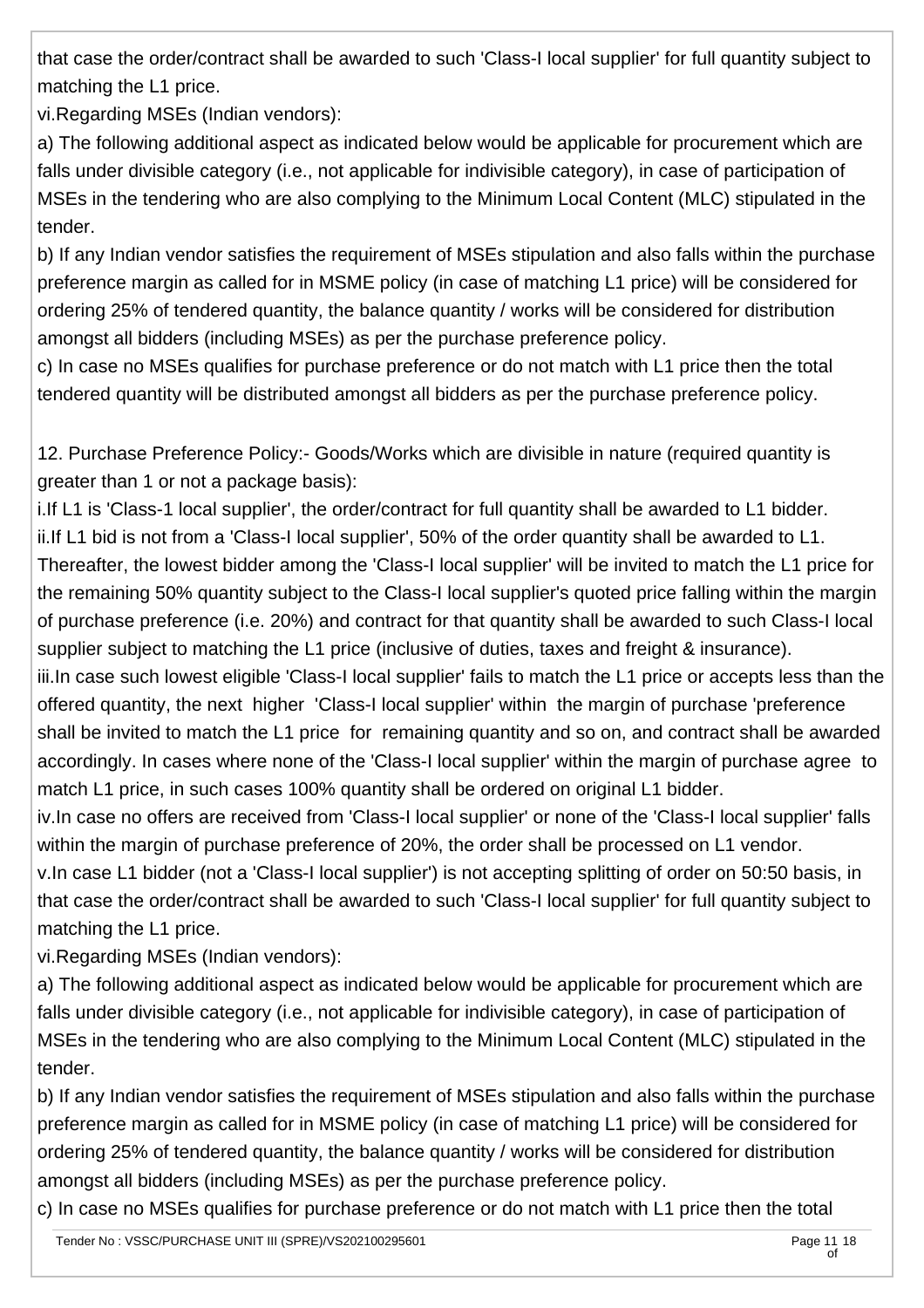tendered quantity will be distributed amongst all bidders as per the purchase preference policy.

13. The 'Class-I & II local supplier' should provide a "Self Certification" along with technical offer indicating that the item offered meets the minimum local content [as per SI. No.(3)] as called for in the tender and provide the percentage of local content along with details of the location(s) at which the local value addition is made. In case of two bid tenders, it is mandatory to indicate compliance to MLC(minimum Local Content) in technical bid zone.

14. The ink-signed certificate shall be provided on vendors letter head along with the offer (in case of online tender, copy of ink-signed certificate shall be uploaded along with your offer under concerned tab. Original in Hard copy shall be produced on request). In case of non-submission of certificate, the purchase preference shall not apply.

15. The margin of Purchase Preference shall be up to 20%.

16. The Public Procurement (Preference to Make in India), Order 2017 issued by Govt. of India indicates that if there are any general or specific restrictive clauses to restrict participation of Indian companies in those countries procurement tenders, reciprocity clause need to be invoked as per the order. Hence, if ISRO or Govt. of India come across that Indian suppliers of an item are not allowed to participate and / or compete in procurement by your government, the bid submitted by you will be not be considered and excluded from eligibility for procurement. Please note this point.

17. Works means all works as per Rule 130 of GFR- 2017, and will also include 'turnkey works'. Works includes Engineering, Procurement and Construction (EPC) contracts and services include System Integrator (SI) contracts.

## **5. Conditions for BIDDER FROM A COUNTRY WHICH SHARES LAND BORDER WITH INDIA**

1. Any bidder from a country which shares a land border with India will be eligible to bid in this tender, only if the bidder is registered with the Competent Authority. Competent Authority for the purpose of registration shall be the Registration Committee constituted by the Department for Promotion of Industry and Internal Trade (DPIIT).

2. Any false declaration and non-compliance of the above would be a ground for immediate rejection of offer or termination of the contract and further legal action in accordance with the laws.

3.

Validity of Registration: Registration should be valid at the time of submission of bids and should be valid at the time of placement of order.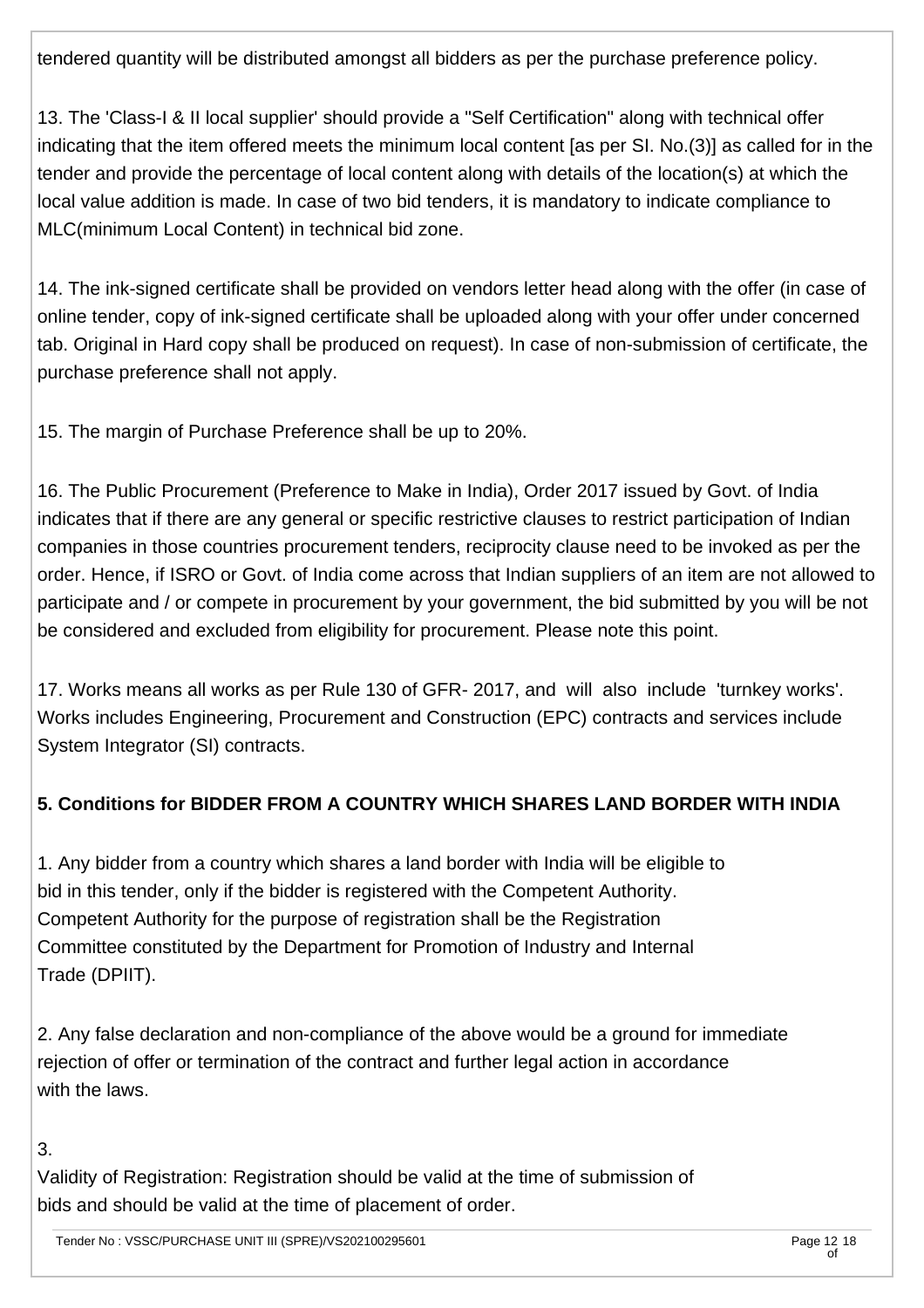# **C. Bid Templates**

# **C.1 Technical Bid - Volatile Organic Chemicals (VOC) Removal System**

## **1. Volatile Organic Chemical Removal System**

## **Item specifications for Volatile Organic Chemical Removal System**

| SI <sub>No</sub> | Specification                               | Value                                                                                                                                 | Compliance         | Offered<br>Specification | Remark |
|------------------|---------------------------------------------|---------------------------------------------------------------------------------------------------------------------------------------|--------------------|--------------------------|--------|
| 1                | Name of the unit                            | Mobile air<br>decontamination unit Yes / No / Explain<br>for chemical labs                                                            |                    |                          |        |
| $ 2\rangle$      | <b>Chemical Extraction</b><br>rate          | 600 - 1800 m3/h                                                                                                                       | Yes / No / Explain |                          |        |
| 3                | Mode of VOC<br>removal                      | Through a<br>replaceable chemical<br>filtration module<br>pack consisting of<br>VOC filter, carbon<br>filter and a pre-filter<br>pack | Yes / No / Explain |                          |        |
| $\overline{4}$   | Environmental<br>condition for<br>operation | Temperature: 5°C to<br>40° C, Relative<br>humidity: <95% at<br>35° C                                                                  | Yes / No / Explain |                          |        |
| 5                | Air treatment<br>capacity                   | <1 ppm for H2O2 in<br>$a$ 40 m3 room                                                                                                  | Yes / No / Explain |                          |        |
| 6                | Electric power                              | 240 W (maximum)                                                                                                                       | Yes / No / Explain |                          |        |
| $\overline{7}$   | Electric supply                             | 230 V; 50 Hz                                                                                                                          | Yes / No / Explain |                          |        |
| $\overline{8}$   | Noise level                                 | < 60 dB (maximum)                                                                                                                     | Yes / No / Explain |                          |        |
| $\overline{9}$   | Approximate<br><b>Dimensions</b>            | H 1500 x L 700 x P<br>450 mm (maximum)                                                                                                | Yes / No / Explain |                          |        |
| 10               | Electrical & safety<br>Features             | In accordance with<br><b>CE</b> certification &<br>approval                                                                           | Yes / No / Explain |                          |        |

## **[Document : GeM availibility certificate](https://eproc.isro.gov.in/common/viewDocument?id=ff8080817c110339017c1263f8b90d07&indentId=VS2021002956)**

## **Common Specifications (Applicable for all items)**

| Specification<br>SI No<br><b>Offered Specification</b><br>Compliance<br><b>Remark</b><br><b>Value</b> |  |
|-------------------------------------------------------------------------------------------------------|--|
|-------------------------------------------------------------------------------------------------------|--|

Tender No : VSSC/PURCHASE UNIT III (SPRE)/VS202100295601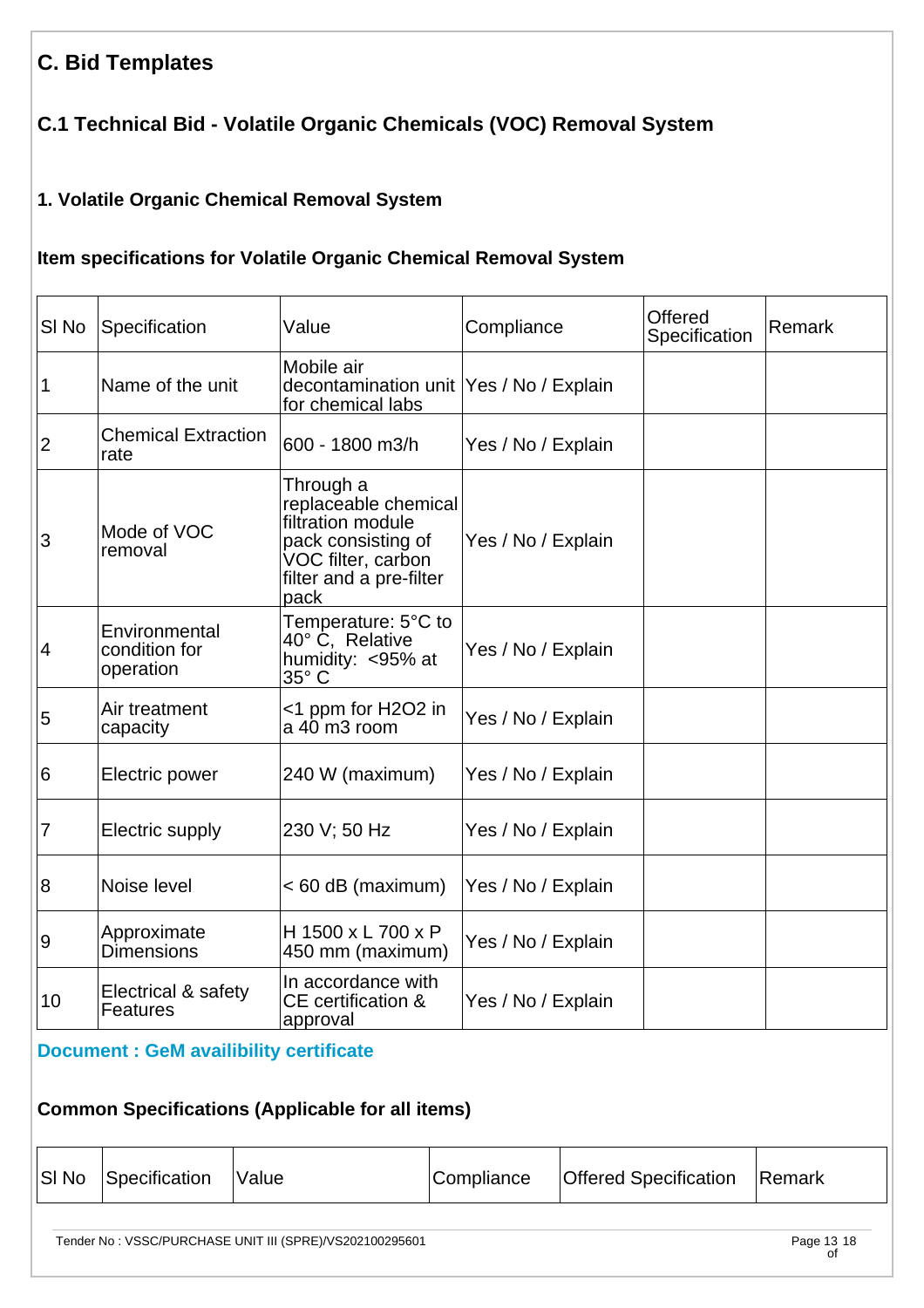| 1  | General<br>Condition-1  | Unit should be mobile<br>and possess high<br>efficiency in chemical<br>removal                                                                                                                          | Yes / No /<br><b>Explain</b> |  |
|----|-------------------------|---------------------------------------------------------------------------------------------------------------------------------------------------------------------------------------------------------|------------------------------|--|
| 2  | General<br>Condition-2  | The unit must be<br>provided with pivoting<br>castors and the front<br>castor must be fitted<br>with brakes                                                                                             | Yes / No /<br><b>Explain</b> |  |
| 3  | General<br>Condition-3  | Ventilation chamber of<br>the unit must be<br>provided with an<br>access panel                                                                                                                          | Yes / No /<br><b>Explain</b> |  |
| 4  | General<br>Condition-4  | Control panel with<br>LED display must<br>have identification on<br>markings and<br>warnings                                                                                                            | Yes / No /<br>Explain        |  |
| 5  | General<br>Condition-5  | Unit should display<br>indication when the<br>pre-filter and filtration<br>module get saturated                                                                                                         | Yes / No /<br>Explain        |  |
| 6  | General<br>Condition-6  | The unit should be<br>equipped with<br>protective earth-<br>equipotential ground<br>connection                                                                                                          | Yes / No /<br><b>Explain</b> |  |
| 7  | General<br>Condition-7  | Control panel should<br>possess sealed<br>keyboard                                                                                                                                                      | Yes / No /<br><b>Explain</b> |  |
| 8  | General<br>Condition-8  | <b>Chemical filtration</b><br>module & pre filter<br>must be replaceable<br>with easiness                                                                                                               | Yes / No /<br><b>Explain</b> |  |
| 9  | General<br>Condition-9  | The unit must be<br>installed and<br>commissioned by<br>party and also provide<br>training to the<br>operating personal                                                                                 | Yes / No /<br>Explain        |  |
| 10 | General<br>Condition-10 | The party must<br>provide operating<br>manual of the<br>equipment which<br>include list of warnings<br>and alarm on various<br>operating parameters                                                     | Yes / No /<br>Explain        |  |
| 11 | General<br>Condition-11 | Party must provide 1-<br>year warranty for the<br>system and also<br>should arrange a<br>quote for AMC<br>agreement for 5-years<br>after the warranty<br>period for the future<br>service & maintenance | Yes / No /<br><b>Explain</b> |  |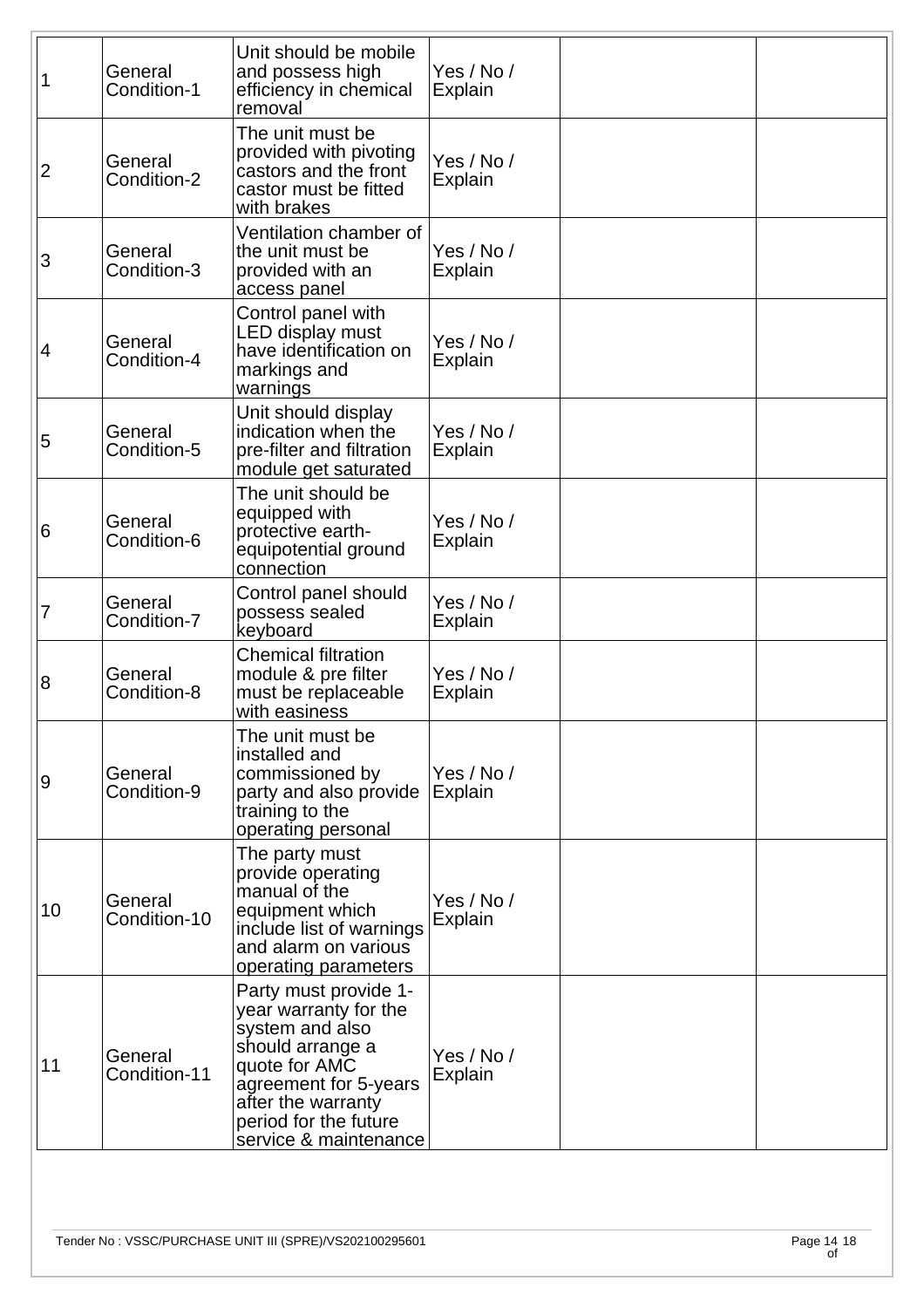| 12 | General<br>Condition-12 | Party has to submit a<br>schematic diagram of<br>the unit including its<br>along with quotation                                             | Yes / No /<br>Explain |  |
|----|-------------------------|---------------------------------------------------------------------------------------------------------------------------------------------|-----------------------|--|
| 13 | General<br>Condition-13 | All the Electrical &<br>Safety features of the<br>unit must be provided<br>in accordance with the Explain<br>CE certification &<br>approval | Yes / No /            |  |
| 14 | General<br>Condition-14 | The unit must be<br>made of corrosion &<br>chemicals resistant<br>materials                                                                 | Yes / No /<br>Explain |  |

## **Supporting Documents required from Vendor**

- **1. Price Bid (Price Bid Related)**
- **2. Technical bid**

## **3. compliance matrix**

#### **4. Technical brochure, datasheet, user's list**

5 additional documents can be uploaded by the vendor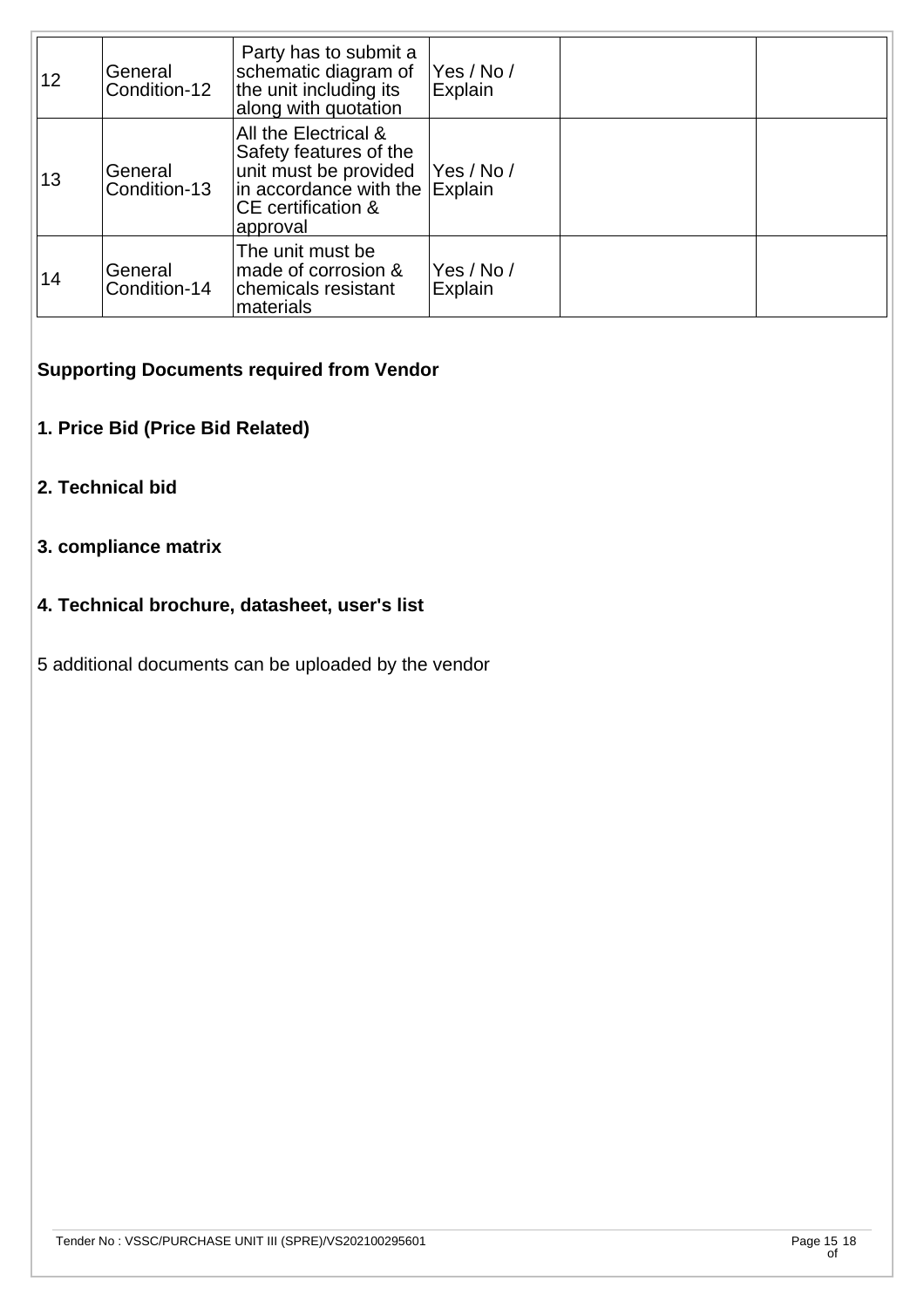## **C.2 Commercial Terms / Bid**

| SI. No.        | <b>Description</b>                                                                                                                                                                                                                                                                                                                                                                                                                                                                  | <b>Compliance</b>  | <b>Vendor Terms</b> |
|----------------|-------------------------------------------------------------------------------------------------------------------------------------------------------------------------------------------------------------------------------------------------------------------------------------------------------------------------------------------------------------------------------------------------------------------------------------------------------------------------------------|--------------------|---------------------|
| $\mathbf 1$    | Taxes and other costs, if any.<br>[Note: VSSC is a Public Funded<br>Research Institution under the<br>administrative control of Department<br>of Space and is eligible for partial<br>exemption of IGST @5% vide Notfn<br>No. 45/2017, 47/2017 dt 14.11.2017<br>respectively. Necessary IGST<br>EXEMPTIÓN CERTIFICATE shall<br>be issued.]                                                                                                                                          | Yes / No / Explain |                     |
| $\overline{2}$ | Security Deposit (Applicable if Offer<br>Value is Rs. 5 Lakhs or above.<br><b>MSME/NSIC Units are NOT</b><br><b>EXEMPTED</b> from the payment of<br>SD. Bank Guarantee @ 3% of Order<br>Value valid till 60 days from the date<br>of supply to be submitted.<br>Mandatory compliance required.<br><b>Only Government</b><br>Bodies/PSUs/PSEs can submit<br>Indenity Bond in lieu of BG. In the<br>event of non-performance of<br>contractual obligations, SD will be<br>forfeited). | Yes / No / Explain |                     |
| 3              | Delivery Terms.                                                                                                                                                                                                                                                                                                                                                                                                                                                                     | Yes / No / Explain |                     |
| 4              | <b>Delivery Period</b>                                                                                                                                                                                                                                                                                                                                                                                                                                                              | Yes / No / Explain |                     |
| 5              | <b>Liquidated Damages (Applicable</b><br>beyond the delivery period<br>mentioned in this tender @ 0.5%<br>per week or part thereof on the<br>undelivered portion subject to a<br>maximum of 10% of the contract<br>value. Mandatory compliance<br>required).                                                                                                                                                                                                                        | Yes / No / Explain |                     |
| 6              | Warranty-One year from the date of<br>receipt and acceptance                                                                                                                                                                                                                                                                                                                                                                                                                        | Yes / No / Explain |                     |
| $\overline{7}$ | Performance Bank Guarantee<br>(PBG) Bank Guarantee @ 3% of<br>Order Value valid till the completion<br>of warranty period plus 2 months<br>claim period to be submitted.<br>Mandatory compliance required.<br><b>Only Government</b><br>Bodies/PSUs/PSEs can submit<br>Indemnity Bond in lieu of BG. In the<br>event of non-performance of<br>warranty obligations, PBG will be<br>forfeited).                                                                                      | Yes / No / Explain |                     |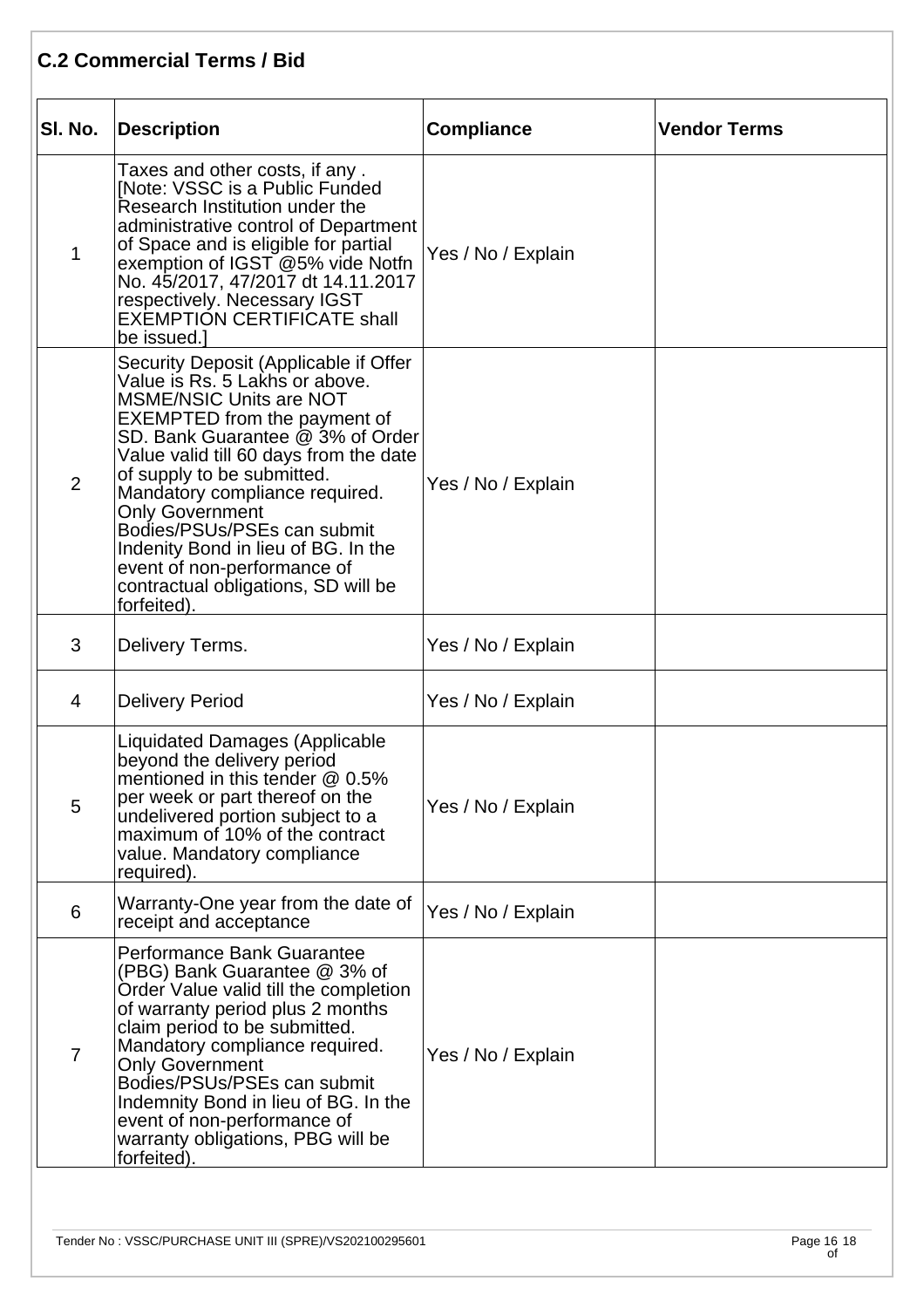|                      | Payment Term: (Our Default                                                                                                                                                                                                                                                                                                                                                                                                                                                                                                                                                    |                    |  |  |
|----------------------|-------------------------------------------------------------------------------------------------------------------------------------------------------------------------------------------------------------------------------------------------------------------------------------------------------------------------------------------------------------------------------------------------------------------------------------------------------------------------------------------------------------------------------------------------------------------------------|--------------------|--|--|
| 8                    | payment term: 100% within 30 days<br>after receipt and acceptance of item<br>at our site. NOTE: CONSEQUENT<br>TO COVID 19 PANDEMIC AND AS<br>PER EXTANT GUIDELINES FROM<br>DEPARTMENT OF SPACE, NO<br>ADVANCE PAYMENT IS PAYABLE<br>TO THIS TENDER).                                                                                                                                                                                                                                                                                                                          | Yes / No / Explain |  |  |
| 9                    | Definitions: A supplier or service<br>provider, whose goods, services or<br>works offered for procurement,<br>has local content:<br>a) Equal to or more than 50%:<br>Class-I local supplier.<br>b)More than 20% but less than 50%<br>Class-II local supplier.<br>c) Less than or equal to 20% : Non-<br>local supplier.<br>Mention your category.                                                                                                                                                                                                                             | Yes / No / Explain |  |  |
| 10                   | Local content means the amount of<br>value added in India (i.e. indigenous<br>items/services added in the offered<br>products/services/works) be the total<br>value of the item offered (excluding<br>net domestic indirect taxes) minus<br>the value of imported content in the<br>item (including all customs<br>duties/IGST) as a proportion of the<br>total value (excluding net domestic<br>indirect taxes), in percent. Indicate<br>extent of Minimum Local Content in<br>offered product/service and location<br>of such value additions.                              | Yes / No / Explain |  |  |
| 11                   | The Class-I & II local supplier should<br>provide a Self Certification along<br>with your offer in PDF format<br>indicating that the item offered<br>meets the minimum local content as<br>called for in the tender as mentioned<br>above and provide the % of local<br>content along with details of the<br>location(s) at which the local value<br>addition is made. In case of two part<br>tenders, it is mandatory to indicate<br>compliance to MLC(minimum local<br>content) in technical bid<br>itself. Confirm attachment of Self<br>declaration along with the offer. | Yes / No / Explain |  |  |
| 12 <sub>2</sub>      | PO Placement Address (with Name<br>and Contact Details of sales person<br>concerned)                                                                                                                                                                                                                                                                                                                                                                                                                                                                                          | Yes / No / Explain |  |  |
| 13                   | Any Other Terms                                                                                                                                                                                                                                                                                                                                                                                                                                                                                                                                                               |                    |  |  |
| 14                   | Minimum offer validity- 180 days                                                                                                                                                                                                                                                                                                                                                                                                                                                                                                                                              | Yes / No / Explain |  |  |
| <b>C.3 Price Bid</b> |                                                                                                                                                                                                                                                                                                                                                                                                                                                                                                                                                                               |                    |  |  |

## **C.3 Price Bid**